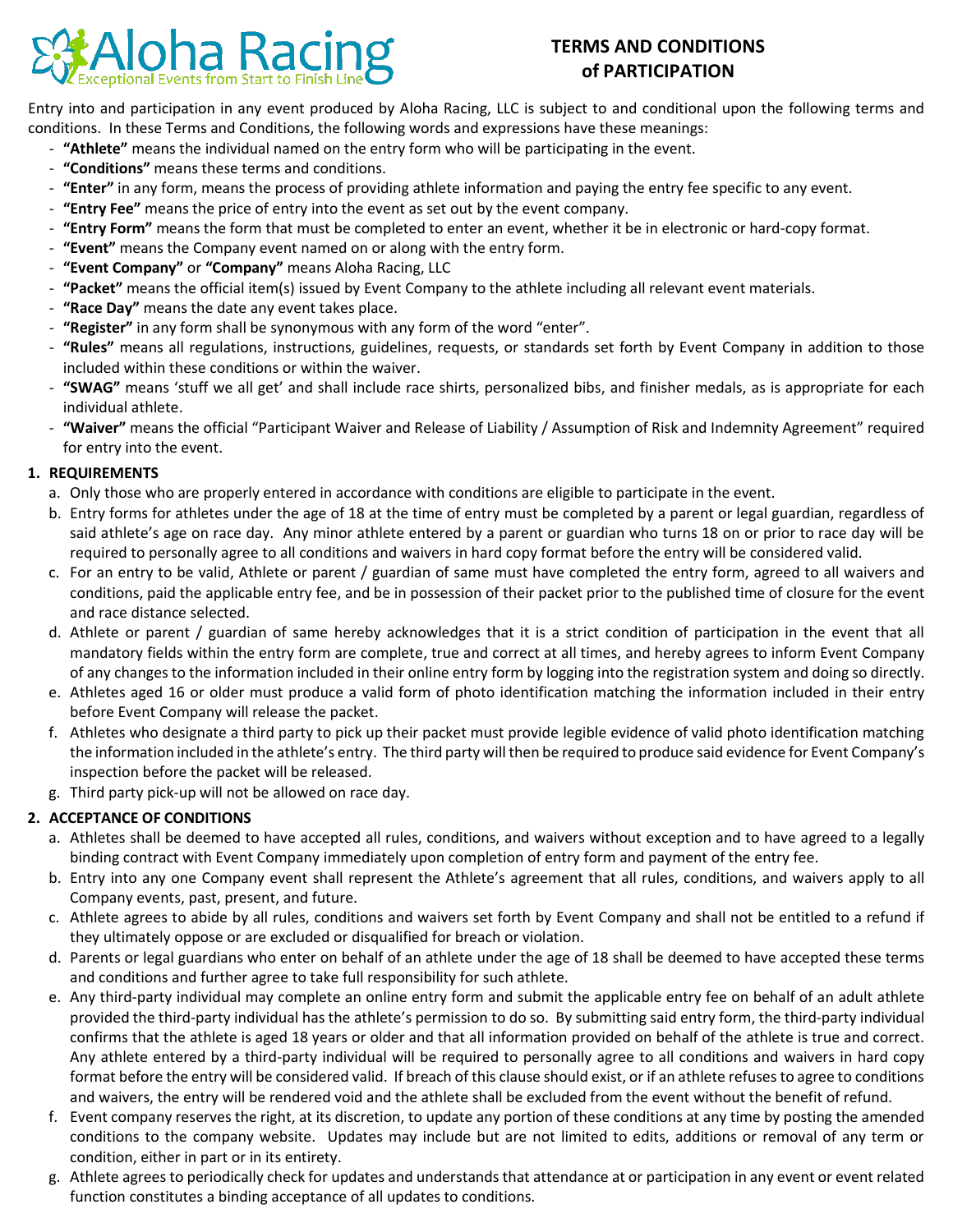### **3. PURCHASE AND PAYMENT**

- a. Athlete acknowledges and agrees that the purchase of a race entry is not the purchase of a service, but rather secures the right to participate in a Company event.
- b. Athlete shall not be eligible or entitled to participate until full payment of the entry fee has been received by Event Company and/or their registration provider. No payment shall be deemed to have been received until funds are cleared.
- c. If payment cannot be collected for any reason including but not limited to insufficient funds or revocation by the athlete, whether it be at the time of entry or at a later date, the athlete shall not participate in any capacity and may be charged a withdrawal fee.
- d. Any athlete who revokes payment for any reason, including but not limited to opposition to rules, conditions, or waiver, shall not be eligible to participate in any future events produced by Event Company.
- e. Athlete understands that additional fees charged by Event Company's online registration provider are separate and exclusive of entry fees and that these fees shall not be considered a part of any authorized deferral, credit, or transfer.
- f. Athlete agrees to pay a handling fee on all hard-copy or walk-up entries in cases where a credit or debit card is used. Additionally, athlete expressly recognizes that said fee exists to cover the cost of conveniences including but not limited to internet access and equipment such as hot spot and card readers.
- g. Event Company shall not be held liable or responsible for any interest or other fees charged by the athlete's bank or credit provider in association with the payment of an entry fee.
- h. Athlete represents and warrants that entry is purchased for personal use only and that neither rights nor obligations under these conditions may be assigned or transferred without the advance written consent of Event Company. Athlete further acknowledges that without Event Company's express written consent, any attempt to give-away, donate, swap or resell entry is grounds for 1, seizure and cancellation without refund or other compensation, and 2, exclusion from any and all future Company events.

### **4. PARTICIPATION**

- a. Athlete agrees to abide by all rules set forth by Event Company whether they be delivered via the company website, directly via methods including but not limited to email or print, or by anyone granted the authority to do so by Event Company.
- b. Athletes aged 5 or younger must be accompanied by a properly entered parent or guardian when participating.
- c. Event Company reserves the right to impose last minute rules that shall form part of these terms and conditions without any rights to withdraw being accrued by the athlete.
- d. In any situation not specifically addressed within these Terms & Conditions, Event Company shall consider the rules of the national governing body of long-distance running, USATF, as the most reliable authority on the matter.
- e. Athlete acknowledges and agrees that Event Company shall have complete and final authority over all decisions relating to rules, including but not limited to the rules of competition, finish times and placings.
- f. At their sole discretion and without offering the benefit of withdrawal or refund, Event Company reserves the right to exclude, disqualify and/or remove from participation any athlete for reasons it considers necessary for the safety or proper enjoyment of the event by others, including but not limited to threatening or abusive language or behavior, being under the influence of alcohol or drugs, hate speech of any kind, and/or violation of any rule or condition.
- g. All decisions made by Event Company are final.

## **5. ATHLETE WITHDRAWLS**

- a. Event company maintains the position that all athletes will be treated equally. Therefore, all policies and deadlines will be strictly adhered to without exception.
- b. The following options will be available to all athletes who need to withdraw from an event for any reason:
	- 1. Deferring to another event will be allowed until 30 days in advance. Athletes who wish to do so should login to their entry via the registration system using their original confirmation code and will have the option to defer to any event taking place within the next 12 months. Deferral fees range from \$10 – \$20, depending on the race distance. No deferrals will be allowed within 30 days of an event, deferral codes must be redeemed via online registration, and unredeemed codes are forfeited.
	- 2. Athletes who wish to withdraw up to 14 days in advance of the event they have registered for will have the option to cancel their existing entry and receive a 50% credit toward any event taking place within the next 12 months. To do so, athletes should login to their entry via the registration system using their original confirmation code and manage their entry directly. No credits will be issued within 2 weeks of an event, credits must be redeemed via online registration, and unredeemed credits are forfeited.
	- 3. Athletes who wish to transfer their entry to a third party may do so until 72 hours in advance of the event's earliest gun time and should notify Event Company by emailing the following information to [events@aloharacing.com:](mailto:events@aloharacing.com) Full name, date of birth, event & race distance of the registered athlete who can no longer participate. A discount code will be issued to the original athlete in the amount originally paid, less a \$10 administrative fee. Although the recipient of this discount may choose to race a different distance, they will only be allowed to register for the original event and must use the discount code before online registration closes. Transfer discounts will not be honored at packet pick-up or walk-up registration and unused balances are forfeited.
	- 4. Athletes will be allowed to switch distances for any reason until the published pick-up closure time for the new distance selected. If the decision to do so is made before online registration closes, athletes should login to their entry via the registration system and use their original confirmation code to manage their entry directly. Decisions made after online registration has closed should be reported to the individual who checks them in for the original distance. Instructions on how to make the switch will be delivered at that time.